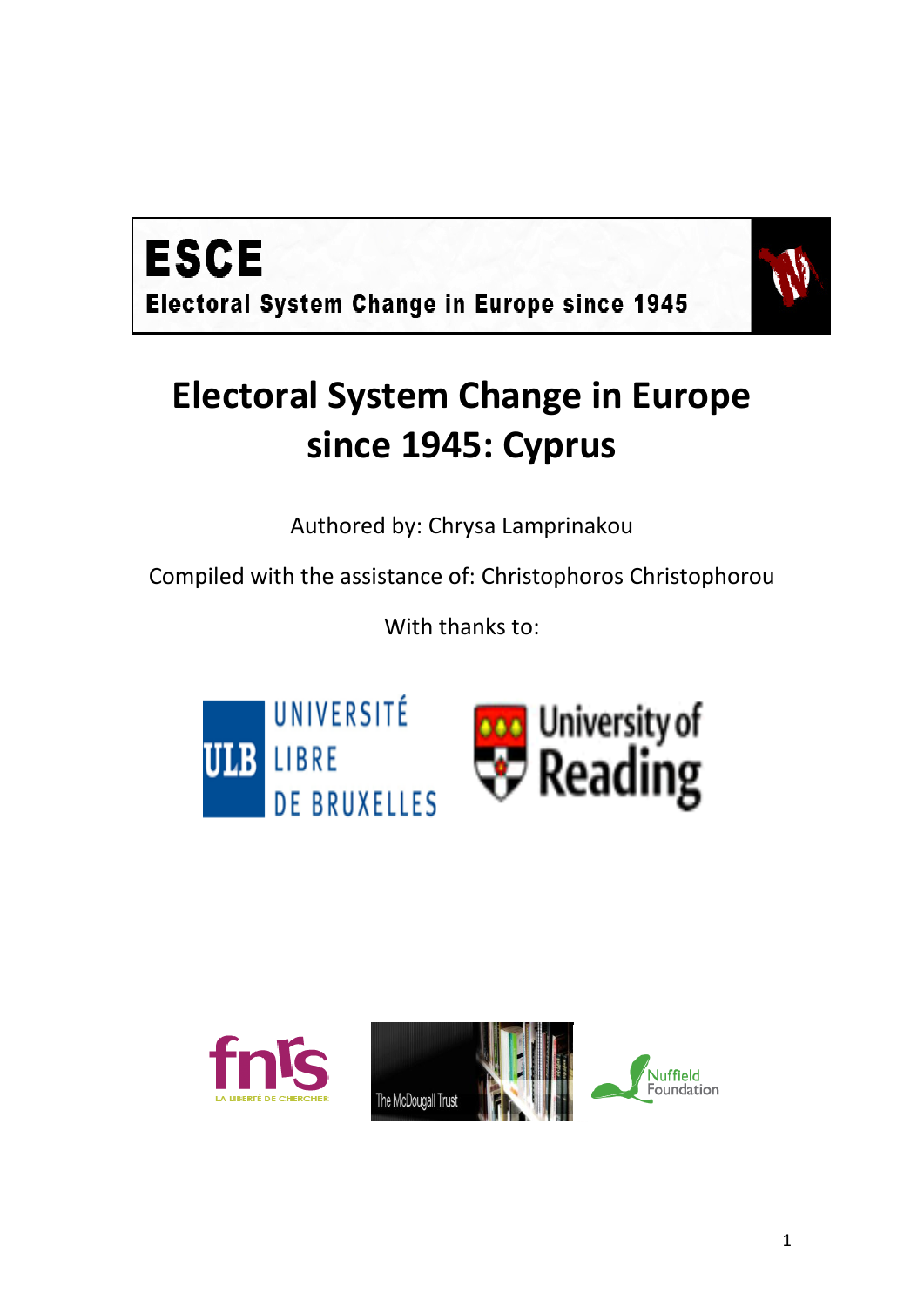

# **Section 1: Overview of Cypriot Electoral System Changes since 1970**

The starting point for analysing electoral system change in Cyprus is the presidential and parliamentary elections of 1970. The 1970 parliamentary election was the second island-wide election held in independent Cyprus. The first presidential election for independent Cyprus took place in December 1959, and a few months later, in July 1960 Cyprus held its first parliamentary elections as an independent state. However, tensions between the Greek and Turkish Cypriot communities in the 1960s led to the postponement of all parliamentary elections until July 1970. In between, a presidential election was held in February 1968. The 1974 Turkish invasion of the northern part of the island led to the political separation of the island ever since. Therefore, the electoral systems analysed below refer only to the Republic of Cyprus.

The electoral system used for the 1960, 1970 and 1976 general elections in Cyprus was a simple plurality system. Candidates were elected in multi-member constituencies according to the number of votes received (Statute Law 47/1959 par. 29(1b); 39/1965). This system was replaced in 1979 with open-list reinforced PR, which has remained in place ever since.

Presidential elections in Cyprus are of vital importance as (Greek) Cyprus is the only presidential democracy in Europe in which the President is not only the head of state but also the head of government (Siaroff, 2000: 9). The election of the president is based on a tworound majority system.

# **Section 2: Relevant Electoral System changes in Cyprus since 1959**

| Law         | Amendment                                                            | Date of    | Location | <b>Relevant for the</b> |
|-------------|----------------------------------------------------------------------|------------|----------|-------------------------|
|             |                                                                      | enactment  |          | research                |
| Law 47/1959 | Provisions for<br>the first<br>parliamentary<br>elections            | 31.12.1959 |          | yes                     |
| Law 39/1965 | Impedement of<br>Greek and<br>Turkish<br>Communal<br>Chambers        | 24.07.1965 |          |                         |
| Law 37/76   | Electoral<br>districts and<br>district<br>magnitude after<br>Turkish | 09.07.1976 |          |                         |

#### **Table 1. Summary of Cypriot Electoral Laws and Amendments since 1959**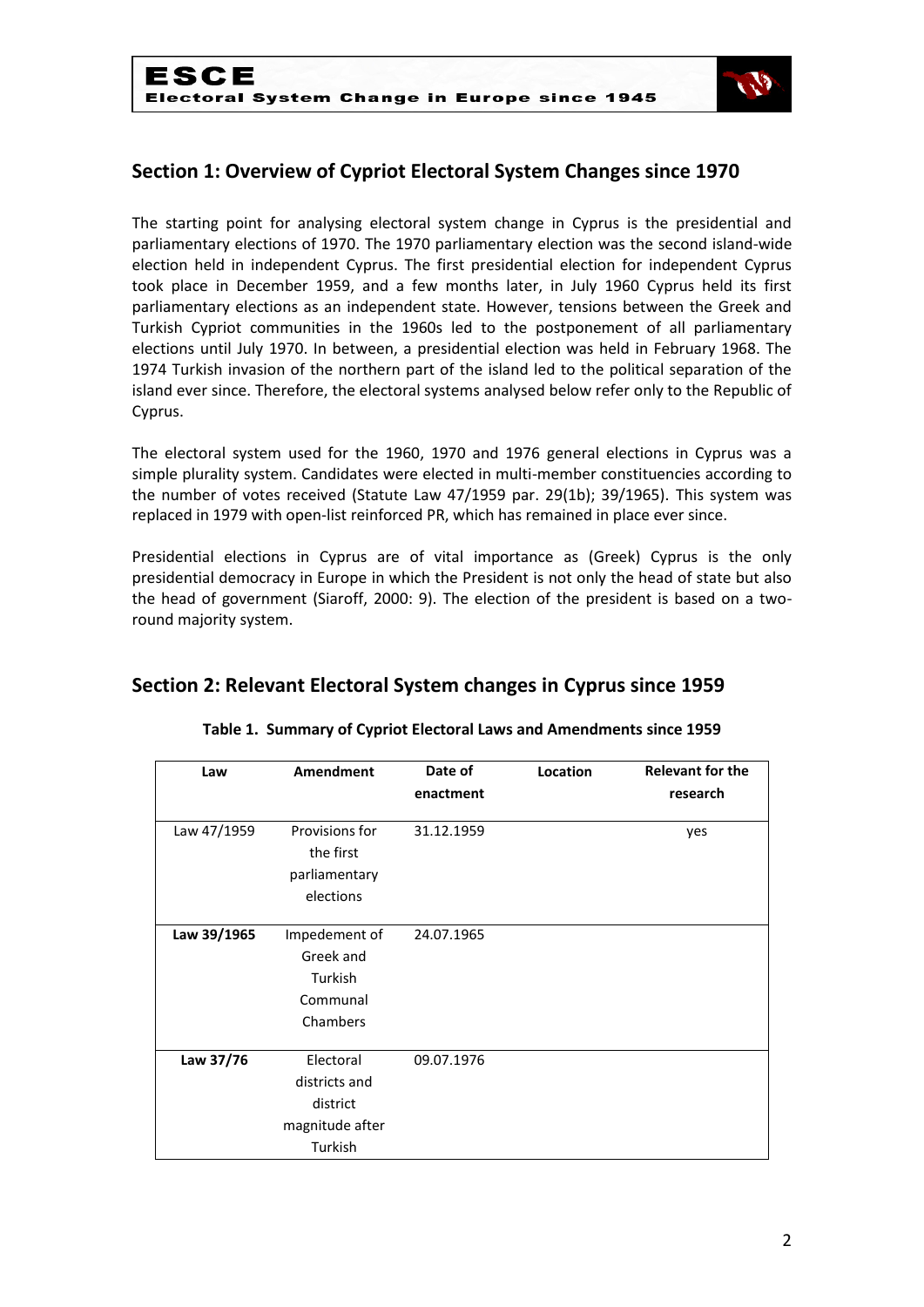



|                    | invastion                                                                                   |            |     |
|--------------------|---------------------------------------------------------------------------------------------|------------|-----|
| Law 72/1979        | Amended Law<br>47/1959 and<br>Law 37/1976;<br>reinforced PR<br>replaced<br>plurality system | 27.07.1979 | yes |
| Law 73/1980        | Amended<br>72/1979 (article<br>33.4)                                                        | 19.12.1980 | yes |
| Law 16/1981        | Amended<br>article 29.1a of<br>47/1959                                                      | 10.04.1981 | yes |
| Law 115/1985       | Amendment of<br>the election<br>registries                                                  | 21.10.1985 |     |
| Law 124/1985       | Amended the<br>district<br>magnitude                                                        | 1.11.1985  | yes |
| Law 159/1985       | Changes in the<br>interpretation<br>of main<br>concepts                                     | 8.11.1985  |     |
| Law 164/1985       | Amended the<br>number of<br>preference<br>votes per<br>electoral district                   | 8.11.1985  | yes |
| Law 297/1987       | Amendment of<br>manner of<br>voting (article<br>29 of previous<br>law)                      | 16.12.1987 | yes |
| Law<br>107(I)/1992 | Amendment of<br>the role of<br>Returning<br>Officer                                         | 23.12.1992 |     |
| Law 71(I)/1995     | Amendment of                                                                                | 30.06.1995 | yes |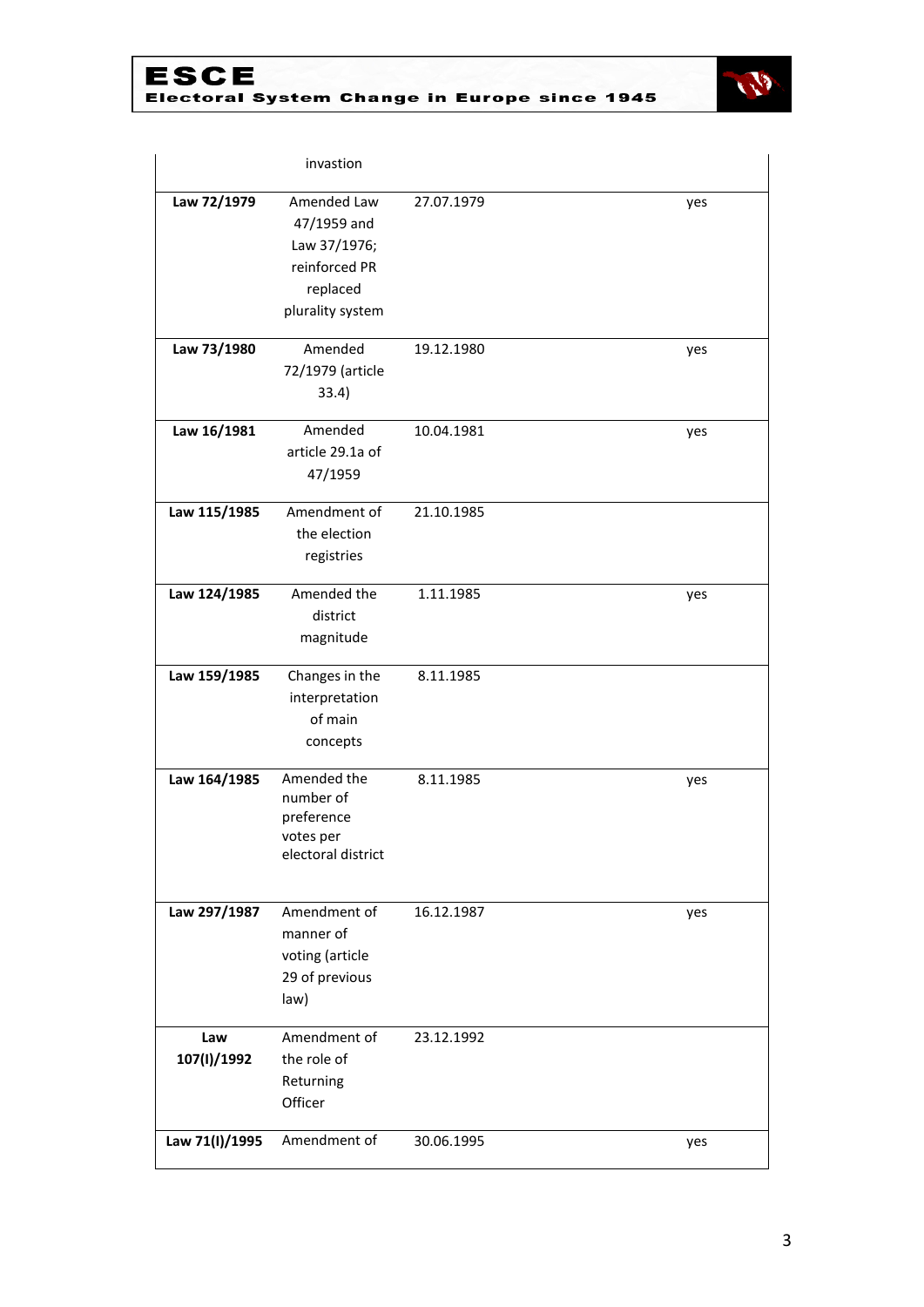

|                    | articles 33.2a<br>and 33.2b of<br>72/1979                       |            |
|--------------------|-----------------------------------------------------------------|------------|
| Law 11(I)/1996     | Amendment of<br>articles 19, 22,<br>29, 31 and 32 of<br>72/1979 | 23.02.1996 |
| Law<br>106(I)/1996 | Constitutional<br>Amendment<br>(suffrage age<br>reduced)        | 29.11.1996 |
| Law<br>118(I)/1996 | Amended<br>article on by-<br>elections for<br>filling vacancies | 31.12.1996 |

# **Section 3: Details of previous electoral systems and electoral system changes.**

#### *3.1 1959 Reform*

- Law 47/1959
- Law 39/1965
- Law 37/1976

Statute Law 47/1959 was the first electoral law issued upon Cyprus' independence for the first elections to the House of Representatives. The law provided for the number and size of the constituencies (article 3), the number of the elected representatives in the House of Representatives (article 4a), the number of the elected members of the Greek Communal Chamber and the Turkish Communal Chamber (article 4b) and the electoral system to be used in the elections of 1960. In 1965 a new law was enacted which amended article 4a of the previous law. Following the Turkish invasion of 1974 and the island's political separation, a new Law was enacted in 1976 which amended the district magnitude.

*Assembly size*. The House of Representatives consists of 50 members, 35 of whom represent the Greek Cypriot community and 15 the Turkish Cypriot community. After 1963, the seats of the Turkish Cypriot community were not filled.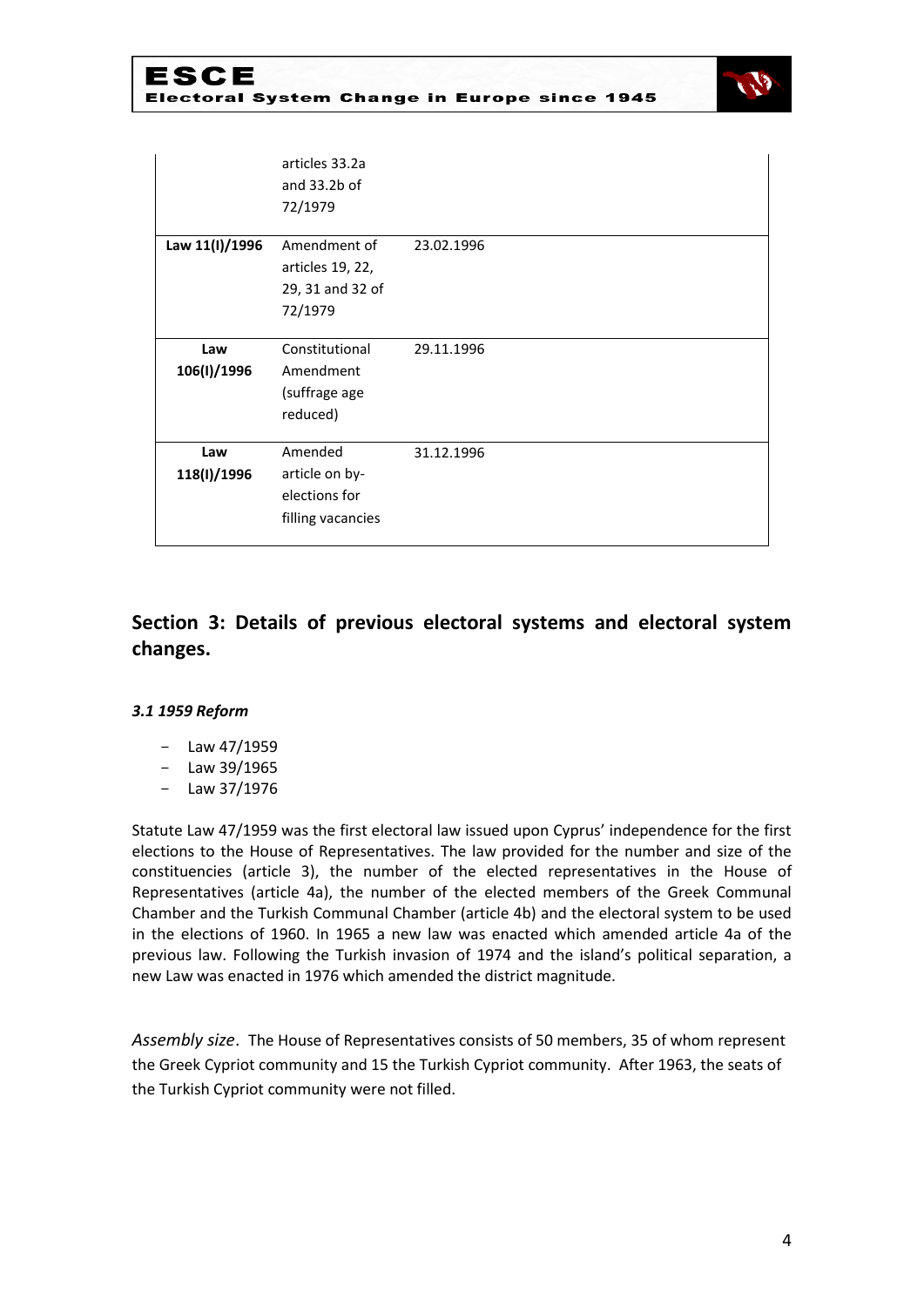## ESCE Electoral System Change in Europe since 1945



*Districts and district magnitude*. Cyprus is divided into six Greek and six Turkish constituencies, the boundaries of which correspond with those of the six districts of Nicosia, Limassol, Farmagusta, Larnaca, Paphos, Kyrenia respectively (Law 47/1959, article 3). Articles 10.1 and 10.2 define that any person that is qualified to be a candidate may be nominated as long as their nomination paper is signed by the candidate and two electors (one proposer and one seconder) who are registered and vote in the candidate's electoral district.

Table 2 shows the apportionment of parliamentary seats in the six districts as initially defined by Law 47/1959, article 3 and amended by Law 39/1965, article 5 and Law 37/1976, article 3.2. The later laws did not alter the number of Greek members.

*Nature of votes that can be cast*. Under law 47/1959, article 29.1a, voters vote for not more candidates than the number of vacancies for members in the election. As defined by Governor's Regulation (article 29.5), voters are allowed to cast their votes within and across parties by marking a 'cross' by the name of the candidate(s) of their choice.

*Party threshold*. There is no party threshold. The number of candidates with the largest share of the votes in each constituency that are declared elected equals the number of seats to be filled.

*Allocation of seats to parties at the lower tier*. The number of seats each party is allocated equals to the number of party candidates elected nationally.

| Name of the district | Magnitude       | (Total | No. | of | <b>Greek Members</b> |
|----------------------|-----------------|--------|-----|----|----------------------|
|                      | <b>Members)</b> |        |     |    |                      |
| Nicosia              | 17              |        |     |    | 12                   |
| Limassol             | 9               |        |     |    |                      |
| Farmagusta           | 10              |        |     |    |                      |
| Larnaca              | 5               |        |     |    | 3                    |
| Paphos               | 6               |        |     |    | 4                    |
| Kyrenia              | 3               |        |     |    |                      |

#### Table 2: Allocation of seats at district level

#### *3.2 1979 Reform*

- Law 72/1979
- Law 73/1980
- Law 16/1981

The electoral system changed for the 1981 parliamentary elections. Law 72/1979 repealed the electoral laws 47/1959 and 37/1976. In more detail, the plurality system was replaced by reinforced proportional representation, while the new law introduced changes in the manner of voting – e.g., number of preference votes and ballot papers (cross party voting is repealed).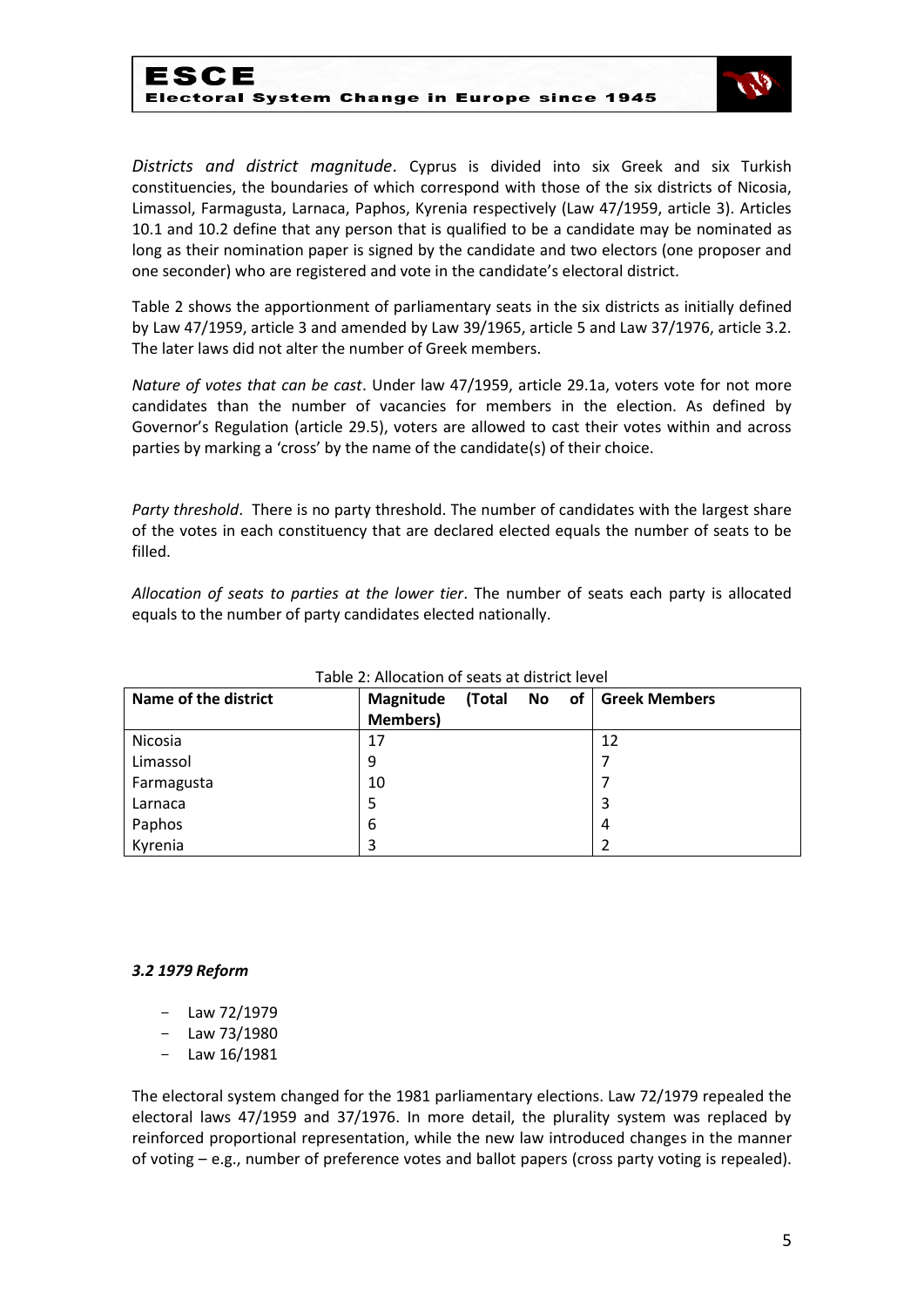

Law 73/1980 amended article 33 of 72/1979 defining the way votes are allocated in the second distribution. Finally, law 16/1981 amended the number of preference (cross) votes in the electoral districts.

*Districts and district magnitude*. Under article 22.6 of law 72/1979 the number of candidates that each party and coalition of parties or independents are allowed to nominate in each electoral district should be less than or equal to the number of seats contested in the district. Candidates should not be nominated in more than one party list (72/1979, 22.3). Party formations are formally declared by the Returning officer on the day of nomination following the declaration of the party's or coalition's leader or his/her representative (72/1979, 22.4).

Articles 3 and 4 of the Law 72/1979 defined the number and size of the electoral districts. There was no change in either dimension. Table 3 shows the district magnitude and the number of preference votes in each district.

*Nature of votes that can be cast*. The new electoral system amended the method of voting. Thus, under article 29.6 voters cast their vote by marking a cross next to the name of their preferred candidate(s) on the ballot paper of the party or coalition of parties / independents of their choice. The number of 'crosses of preference' in each electoral district is defined by the number of seats contested divided by four (disregarding fractions). This number is increased by one in the electoral districts with a magnitude between five and seven. In the electoral districts where fewer than four candidates are elected, voters can 'cross' one candidate. Party leaders are excluded from the 'cross of preference' and their election is based on the total number of votes cast for their party.

*Party threshold*. There is no party threshold at the first tier. However, only parties and coalitions of parties that satisfy the following conditions participate in the second allocation of seats (article 33.2a and 33.2b, 72/1979):

- Single Parties that won at least one seat in the first allocation and have a total share of the valid votes equal to or greater than eight percent (8%)
- Coalitions of two parties that won at least one seat in the first allocation and have a total share of valid votes equal to or greater than twenty percent (20%)
- Coalitions of three or more parties that won at least one seat in the first allocation and have a share of valid votes equal or greater than twenty-five percent (25%)
- Single parties with a total share of valid votes equal or greater than ten percent (10%)
- Coalitions of two parties with a total share of valid votes equal to or greater than twenty percent (20%)
- Coalition of three or more parties with a total share of valid votes equal or greater than twenty-five percent (25%)

If only one party or coalition of parties reaches the threshold defined above, then the single party with the second largest share of the vote participates in the second distribution provided that the single party's vote share is greater than the vote share of each of the single parties that participate in the coalition. Otherwise, the coalition of parties with the largest mean vote share among all coalition parties participates in the second allocation. The mean vote share is defined by the division of the coalition's total share of the vote by the number of coalition parties.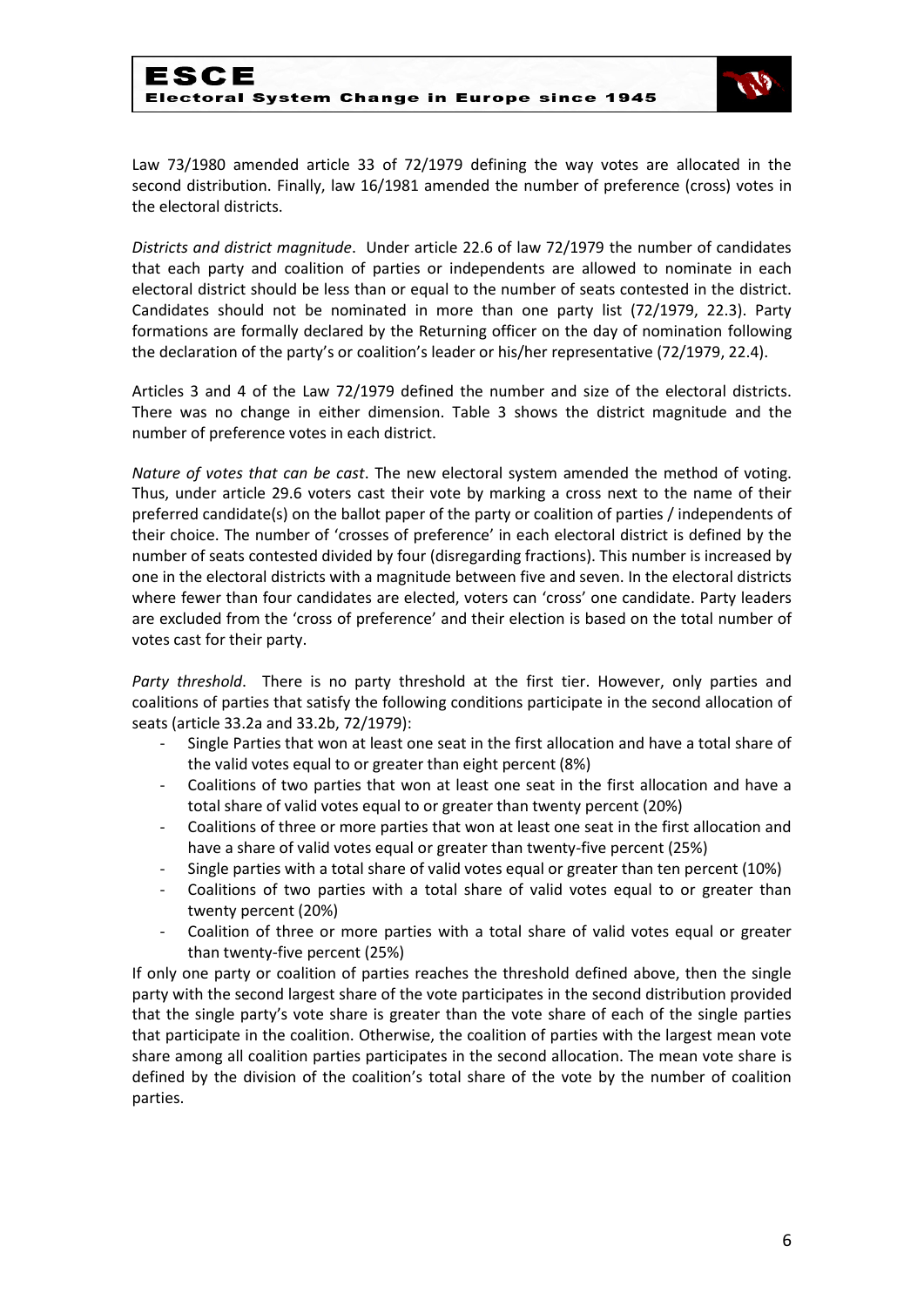

Finally, in the case that no single party or coalition of parties reaches the abovementioned criteria, the parties or coalitions of parties that participate in the second distribution are those with the closest to the threshold share of the vote (73/1980, article 6b).

*Allocation of seats to parties at the first tier*. The allocation of seats at the first tier is done according to the total number of valid votes in each electoral district. For this purpose the Hare method is used. That is, the electoral measure is defined by dividing the total number of votes validly cast by the number of seats contested in the district. The number of seats awarded to each political formation (parties, coalitions of parties and independents) is defined by the division (disregarding fractions) of the political formation's total share of valid votes in the district by the electoral measure (72/1979, article 32.3). In single member constituencies the seat is awarded to the political formation with the largest number of valid votes. The seats are then distributed to the candidates of each political formation according to the number of valid votes cast for each candidate. If there are no such candidates – that is, if two or more candidates receive the same number of votes – then the seats are distributed to the candidates in the order they appear on the party list determined by the political formation (article 32.4, 72/1979). If the seats awarded to a political formation exceed the number of its nominated candidates, then the seats that are allocated to that political formation should equal the number of its candidates.

*Allocation of seats to parties at the second tier*. If there are remaining seats these are distributed at the second tier, which is based on one nationwide electoral district (72/1979, article 33.1; 16/1981, article 10a). Adjusted to take into account the votes of the parties or coalition of parties that participate in the second distribution (see party threshold), the new electoral measure is the quotient of the division of the sum of the remainders (unused votes) of the parties participating in the second distribution by the number of the unallocated seats throughout the country (73/1980, article 6b). The number of seats each party is awarded is defined by the division of each party's remainder by the electoral measure (disregarding fractions). Under article 33.4a of the law 72/1979, if there is only one seat to be allocated in this second distribution, it is awarded to the party or coalition of parties that won the seat in the electoral district in which the seat is available. If however, there are two or more remaining seats these are distributed to the parties as follows (73/1980, article 6c; 16/1981, article 10c):

- Parties or coalitions of parties that participate in the second distribution are ordered according to their remainders in the first distribution
- If all seats are allocated to one party, these are awarded to the party in the electoral districts in which the seats are available and the party has the largest number of unused votes. If there is no unallocated seat in the constituency in which the party or coalition has secured the largest number of unused votes, that party will win a seat, if there is one unallocated, in the constituency in which it has received the second largest number of unused votes, and so on.
- If the seats are allocated to two or more parties, these are firstly, awarded to the parties in order of their remainders; secondly, the available seats in the electoral districts are distributed to the parties to which they are awarded, according to the parties' number of unused votes in the respective electoral districts.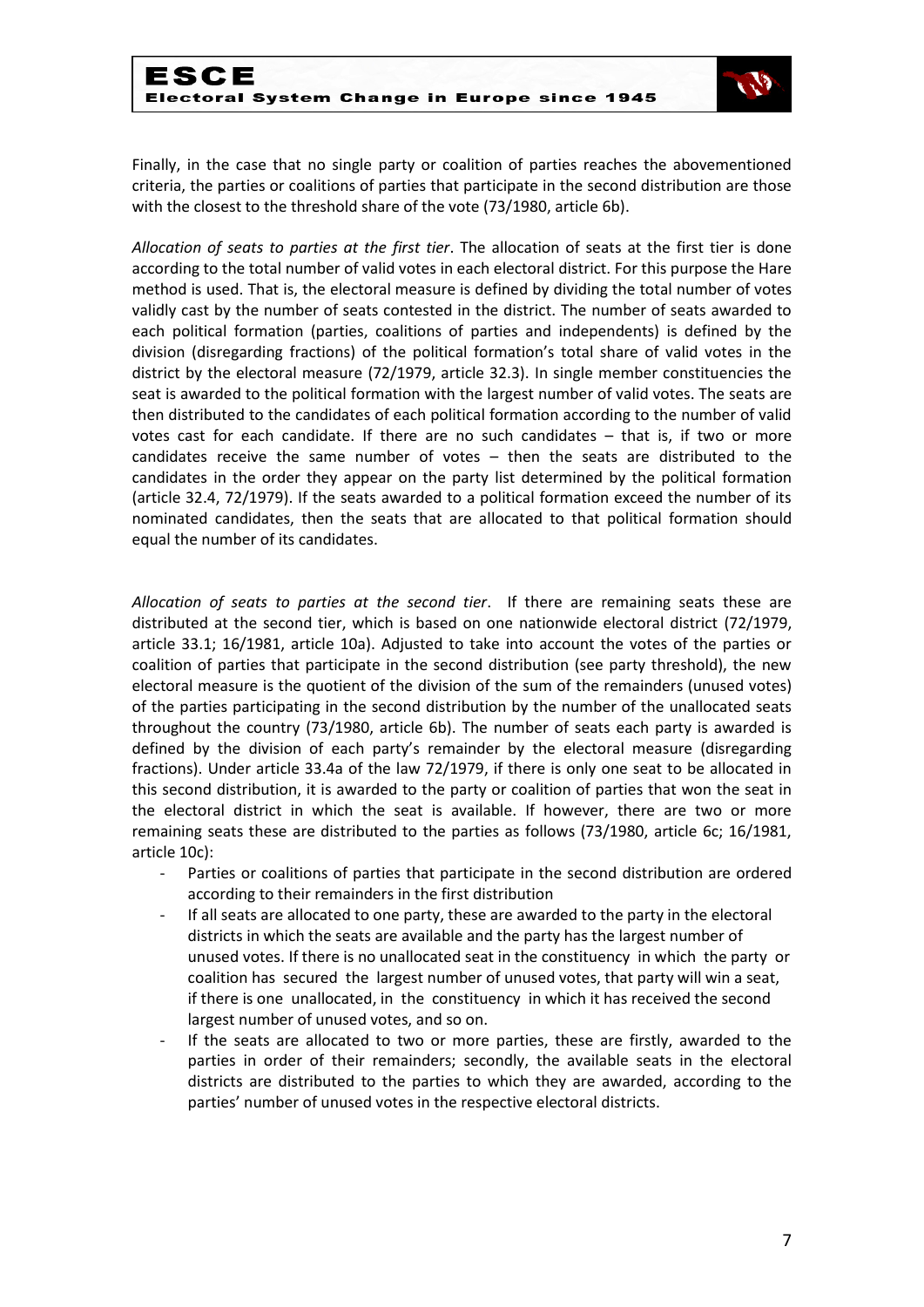

This process is repeated with all parties that won seats in the second distribution. If following this process there are remaining seats, each of them is distributed in turn to the parties which, after the second distribution, have the largest number of unused votes.

*No other change*

| Name of the district | Magnitude | No of preference votes |
|----------------------|-----------|------------------------|
| Nicosia              | 12        | up to 3                |
| Limassol             |           | up to 2                |
| Farmagusta           |           | up to 2                |
| Paphos               | 4         |                        |
| Larnaca              | 3         |                        |
| Kyrenia              |           |                        |

#### Table 3: Allocation of seats

#### *3.3 The 1985 Electoral Reform.*

- Law 115/1985
- Law 124/1985
- Law 159/1985
- Law 164/1985

A number of laws were enacted prior to the parliamentary election of 1985 which introduced a number of changes in the district magnitude and the number of preference votes ('cross of preference') in each electoral district. The most important change was the increase in the number of seats in the (Greek Cypriot part of the) House of Representatives from thirty-five (35) to fifty-six (56).

*Assembly size*. Under article 2 of law 124/1985 the number of seats in the House of Representatives is increased to 56 (Greek members). It should be noted that the total number of seats is eighty (80); fifty-six Greek Cypriots and twenty-four (24) Turkish Cypriots (the later remain empty since 1963).

*Districts and district magnitude*. The district magnitude is re-adjusted as a result of an increase in the number of the registered voters in each electoral district (124/1985, article 2).

Table 4 demonstrates the district magnitude and the number of 'crosses of preference' per electoral district as redefined by article 3 of law 124/1985.

*No other change*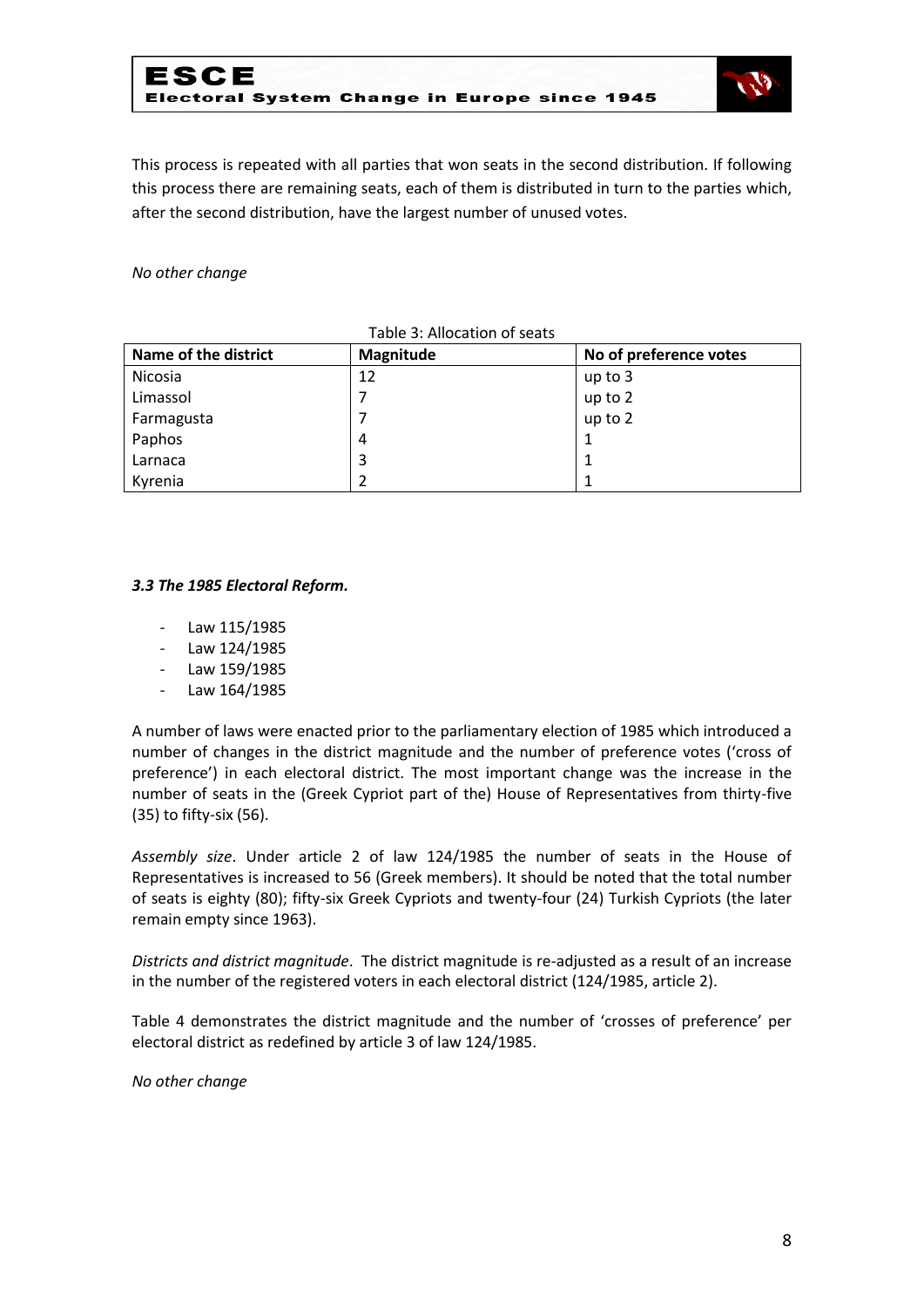

| Name of the district | Magnitude | No of preference votes |
|----------------------|-----------|------------------------|
| Nicosia              | 21        | up to $6$              |
| Limassol             | 12        | up to 3                |
| Farmagusta           | 11        | up to 3                |
| Larnaca              | 5         | up to 2                |
| Paphos               | 4         |                        |
| Kyrenia              | 3         |                        |

#### Table 4: Allocation of seats at district level

#### *3.4 The 1995 Electoral Reform*

- Law 297/1987
- Law 107(I)/1992
- Law 71(I)/1995
- Law 11(I)/1996
- Law 106(I)/1996
- Law 118(I)/1996

The parliamentary election of 1995 was held under a slightly amended electoral law. A number of laws were enacted in the interim period between the 1985 and 1995 elections which introduced minor amendments to the manner of voting (297/1987), the voting age (106(I)/1996), and filling vacancies (118(I)/1996 and 115(I)/1996). The most significant reform was introduced by law 71(I)/1995 which redefined the electoral threshold for the distribution of seats at the second tier and further amended the way seats are allocated among the parties that participate in the second distribution. A proportional representation system was adopted in the 1995 parliamentary election.

*Nature of votes that can be cast*. Voters cast their vote by marking the letter 'X', or a cross ['+'] or a tick ['V'] by the name of the candidate(s) of their choice within the party list of their choice (297/1987, article 4(b)). According to article 3 of the Law 11(I)/1996 the ranking of candidates on the ballot paper is no longer defined by the party but it is alphabetical, with the exception of the head of the party whose name is placed on top of the list. Finally, under law 106(I)/1996, the voting age was changed in 1997 from twenty-one years to eighteen years.

*Party threshold*. Under article 2(a) of the law 71(I)/1995, a political formation can participate in the second distribution of seats only if the following criteria are fulfilled:

- Single parties with a vote share equal to or greater than the one  $56<sup>th</sup>$  of the total number of votes nationally
- Coalitions of two parties with a total vote share equal to or greater than ten percent (10%)
- Coalitions of more than two parties with a total vote share equal to or greater than twenty percent (20%)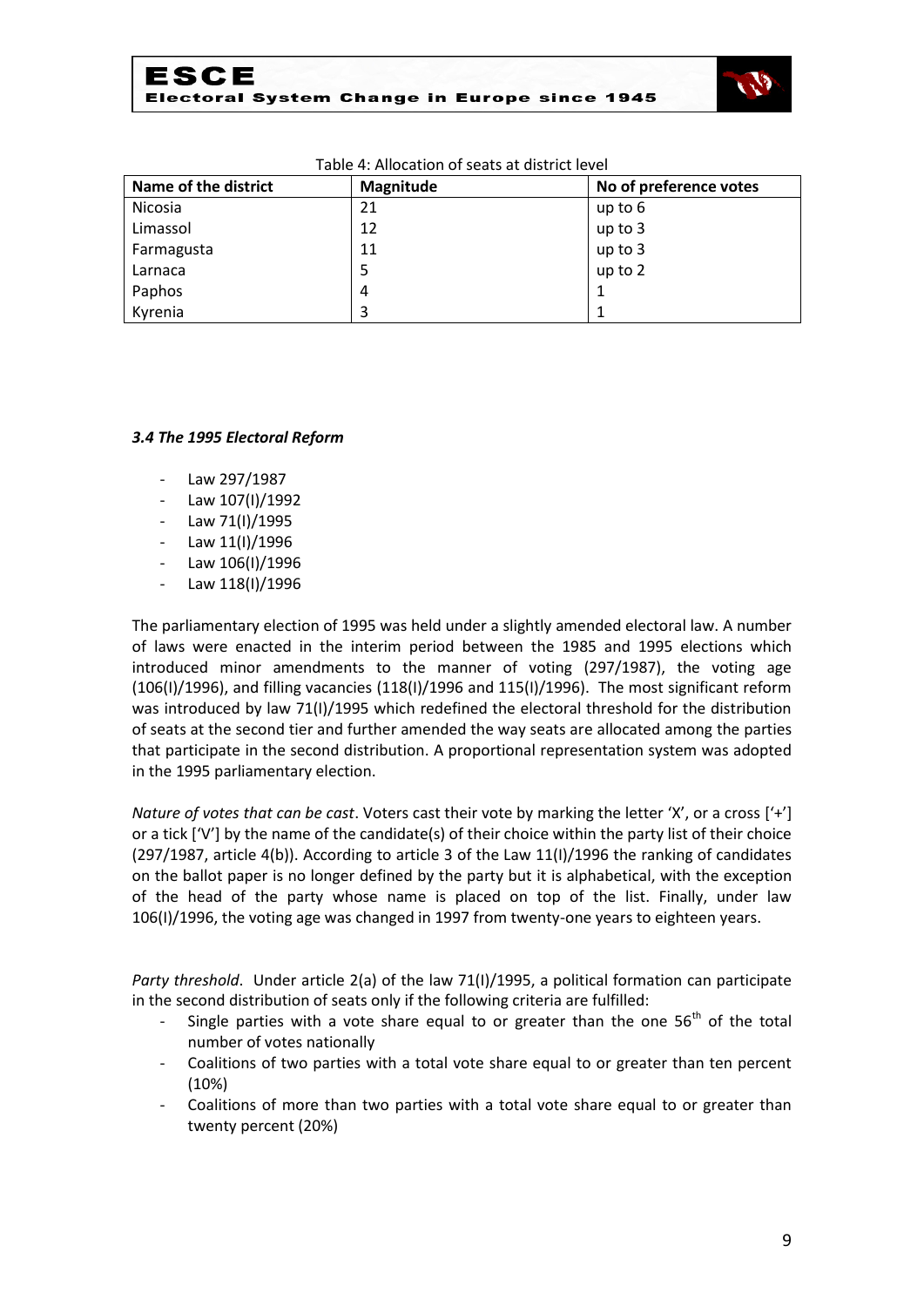

*Allocation of seats to parties at the second tier*. In order for parties or coalition of parties to participate in the second tier they should reach the abovementioned threshold. If only one party or coalition of parties reaches the threshold(s) defined above, then the party with the second largest vote share participates in the second allocation provided that its vote share is greater than the vote share of each one of the parties of the coalition of parties (71(I)/1995, article 2(a)). Otherwise, a coalition of parties is allowed to participate in the second distribution only if its mean vote share is greater than the vote share of the second largest single party. This is calculated by the division of the coalition's share of valid votes by the number of parties forming the coalition. If no party or coalition of parties reaches the above criteria, then the parties or coalitions of parties that won the closest to the threshold vote shares participate in the second distribution.

Regardless of the above criteria in order for single parties to be allocated a second seat at the second tier they need to have won a vote share equal to or greater than the two  $56<sup>th</sup>$  [2/56] of the total number of votes nationally (article 2(a), 71(I)/1995).

There is no change in the way seats are allocated to candidates. The allocation of seats as defined by article 32.4 of law 72/1979 at the first and second tier is done according to the total number of votes the candidates of each party poll. However, article 6 of the Law 101(I)/1997 defines that in the case that two or more candidates of the same party or coalition of parties win an equal number of votes and the seats to be allocated to their party are less than the number of those candidates, the candidate(s) to be elected is determined by a raffle. It should also be mentioned that party leaders and the leaders of coalition of parties are excluded from preference voting. They are placed at the top of the party list and are considered to receive as many votes as the total number of valid votes cast for the party at the national level (article 4, 11(I)/1996).

*No other change*

## **References**

Christophorou. Christophoros (n.d.). "Eklektor" (website). Available at www.eklektor.org.

- Christophorou, Christophoros (2001). "Consolidation and Continuity through Change: Parliamentary Elections in Cyprus, May 2001", *South European Society and Politics*, 6:2, 97–118.
- Christophorou, Christophoros (2006). "Party Change and Development in Cyprus (1995– 2005)", *South European Society and Politics*, 11:3–4, 513–42.
- Christophorou, Christophoros (2007). "An Old Cleavage Causes New Divisions: Parliamentary Elections in the Republic of Cyprus, 21 May 2006", *South European Society and Politics*, 12:1, 111–28.